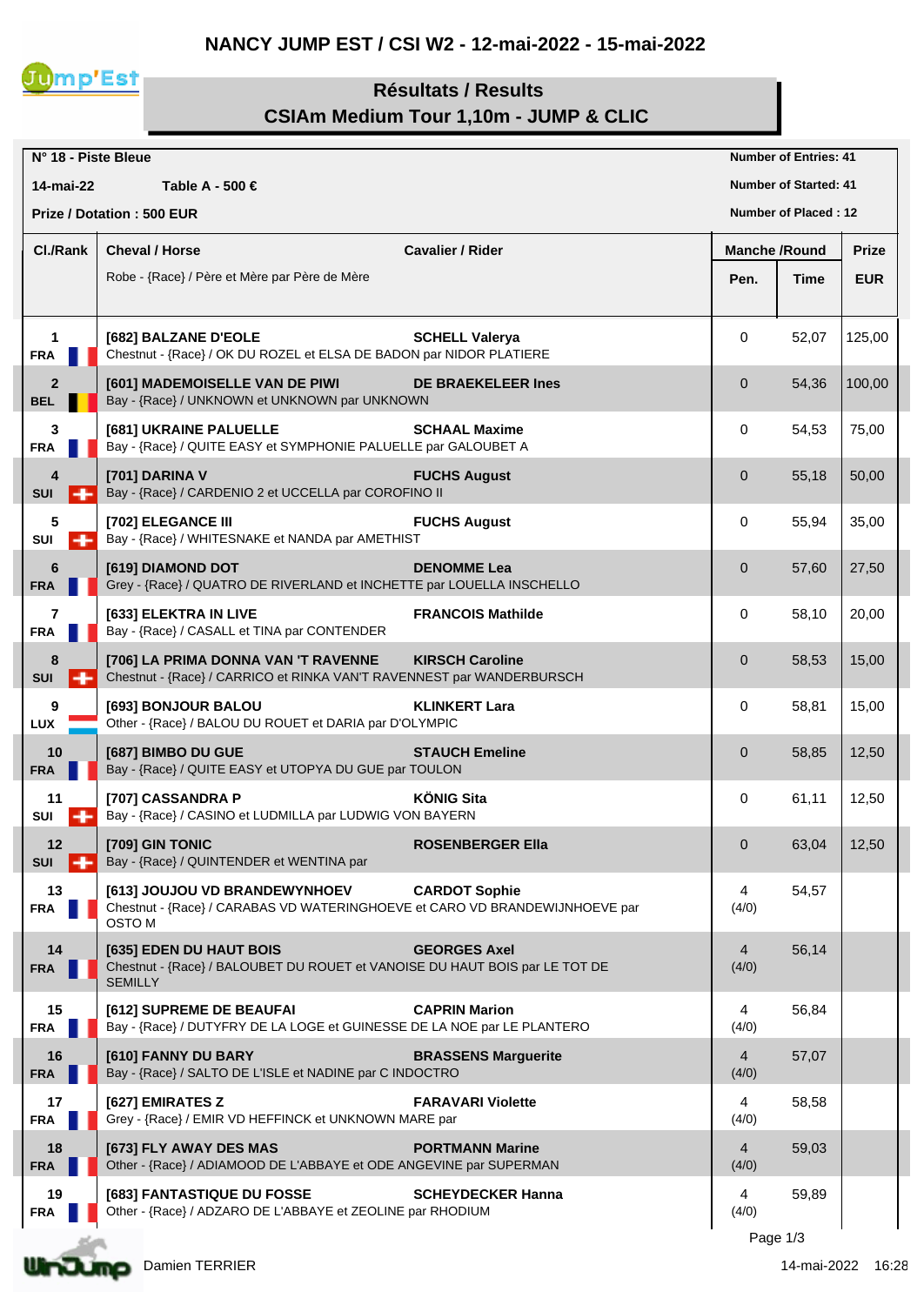| N° 18 - Piste Bleue<br>Table A - 500 €<br>14-mai-22 |                                                                                                                      |                              |                             | <b>Number of Entries: 41</b><br><b>Number of Started: 41</b> |              |  |
|-----------------------------------------------------|----------------------------------------------------------------------------------------------------------------------|------------------------------|-----------------------------|--------------------------------------------------------------|--------------|--|
|                                                     |                                                                                                                      |                              | Number of Placed: 12        |                                                              |              |  |
| Cl./Rank                                            | <b>Cheval / Horse</b>                                                                                                | <b>Cavalier / Rider</b>      | <b>Manche /Round</b>        |                                                              | <b>Prize</b> |  |
|                                                     | Robe - {Race} / Père et Mère par Père de Mère                                                                        |                              | Pen.                        | Time                                                         | <b>EUR</b>   |  |
| 20<br><b>SUI</b><br>╍                               | [705] FALSTERBO WM<br>Other - {Race} / BISQUET BALOU C VD MISPEL et ORNELLA par QUIDAM DE REVEL                      | <b>KIRSCH Caroline</b>       | $\overline{4}$<br>(4/0)     | 60,11                                                        |              |  |
| 21<br><b>BEL</b>                                    | [602] HIMALAYA CHEMIN DE LA FORG<br>Bay - {Race} / ARGENTIN BOY et TERRA par METALL                                  | <b>FONCK Alice</b>           | 4<br>(4/0)                  | 60,33                                                        |              |  |
| 22<br><b>SUI</b><br>н.                              | [710] DIADORO DU RECORD<br>Other - {Race} / DIARADO et BRUMEUSE DU RECORD par LIBERO H                               | <b>SCHNATTINGER Claudia</b>  | $\overline{4}$<br>(4/0)     | 60,70                                                        |              |  |
| 23<br><b>FRA</b>                                    | [607] BYRON<br>Other - {Race} / COROFINO*GFE et HIPPOCRENE DE ROLL par QUIDAM DE REVEL                               | <b>BLETOUX Juliette</b>      | 4<br>(4/0)                  | 62,30                                                        |              |  |
| 24<br><b>SUI</b><br>н                               | [712] KISS & FLY LS<br>Bay - {Race} / CORYDON VAN T&L et G.FLY DE LONGCHAMPS par GANGSTER DE<br><b>LONGCHAMPS</b>    | <b>SCHÜPBACH Laurine</b>     | $\overline{4}$<br>(4/0)     | 69,06                                                        |              |  |
| 25<br><b>FRA</b>                                    | [664] FESTIVAL DU HAMEL<br>Bay - {Race} / CONTENDRO*GFE et RARDENTE DU HAMEL par PAPILLON<br>ROUGE*NORMANDIE         | <b>PEIFFER Anna</b>          | 4<br>(4/0)                  | 70,65                                                        |              |  |
| 26<br><b>FRA</b>                                    | [623] DAKOTA DES FORETS<br>Bay - {Race} / AIR JORDAN et AMBIANCE DES FORETS par ORLANDO                              | <b>DUMAS Matthieu</b>        | 8<br>(8/0)                  | 55,75                                                        |              |  |
| 27<br><b>FRA</b>                                    | [668] EHRMES DE SEILLE<br>Chestnut - {Race} / QLASSIC BOIS MARGOT et HOLGA DES BIGNONS par SAPHIR ROUGE              | <b>PICAUT Emilie</b>         | 8<br>(8/0)                  | 56,00                                                        |              |  |
| 28<br><b>FRA</b>                                    | [663] VANILLE DE LA COUR<br>Bay - {Race} / DIAMS DU GRASSET et DEESSE DE LA COUR par LAEKEN                          | <b>PAULI Julia</b>           | 8<br>(8/0)                  | 59,82                                                        |              |  |
| 29<br><b>FRA</b>                                    | [652] KOGOON BHS Z<br>Bay - {Race} / KANNAN et GAMINE par CLEARWAY                                                   | <b>MARTZEL MELLE Charles</b> | 8<br>(8/0)                  | 60,07                                                        |              |  |
| 30<br><b>FRA</b>                                    | [631] DESTINEE DE MAUGRE<br>Bay - {Race} / UGANO SITTE et APPIA DU SEIGNEUR par OGANO SITTE                          | <b>FOSSATI Leonard</b>       | 8<br>(8/0)                  | 63,40                                                        |              |  |
| 31<br>$\mathsf{S} \mathsf{U} \mathsf{I}$            | <b>[708] ACTION LADY</b><br>Bay - {Race} / ACTION PEZI et PATRICIA III par VDL PESSOA                                | <b>ROSENBERGER Ella</b>      | 10<br>(4/6)                 | 82,39                                                        |              |  |
| 32<br><b>FRA</b>                                    | [667] ECCETERA DELORME<br>Bay - {Race} / SANDRO BOY et ASIA DELORME par ORLANDO                                      | <b>PFISTER Clara</b>         | 12<br>(12/0)                | 65,06                                                        |              |  |
| 33<br><b>FRA</b>                                    | [657] CATAPULTE DE CLAMENS<br>Other - {Race} / SHOUPPYDAM DES HORTS et MALAGA DE LA VIOLLE par QUATOUBET<br>DU ROUET | <b>MERTZ Marie</b>           | $12 \overline{ }$<br>(12/0) | 76,71                                                        |              |  |
| 34<br><b>FRA</b>                                    | [630] CASTRO VAN DE HELLE<br>Bay - {Race} / CASSILANO et DIMONA par LORD                                             | <b>FOSSATI Leonard</b>       | 12<br>(4/8)                 | 84,72                                                        |              |  |
| 35<br><b>FRA</b>                                    | [606] BALTHAZAR DE BRIEY<br>Other - {Race} / FLIPPER D'ELLE*HN* et COBRA par CONSENS                                 | <b>BLETOUX Juliette</b>      | 16<br>(16/0)                | 62,36                                                        |              |  |
| 36<br><b>FRA</b>                                    | [639] DOLLAR GIRL D<br>Other - {Race} / SALAMON et LA VITA 6 par ACHILL LIBERO H                                     | <b>GRANDMONTAGNE Jacques</b> | 27<br>(4/23)                | 99,57                                                        |              |  |
| 37<br><b>FRA</b>                                    | [670] FASTOURELLE DE TALMA<br>Chestnut - {Race} / FASTOUREL DU CAP et STARELLA DE TOSCANE par QUICK STAR             | <b>PIERREL Romane</b>        | 29<br>(12/17)               | 93,58                                                        |              |  |
| 38<br><b>FRA</b>                                    | [641] C ZENA<br>Bay - {Race} / ZENTO et TILONKA VAN DE KAPEL par LANDWIND                                            | <b>JACTEL Andre</b>          | EL.<br>(4/0)                |                                                              |              |  |
| 38<br><b>FRA</b>                                    | [680] CANDY DE COQUERIE<br>Bay - {Race} / QUATRO DE RIVERLAND et NARCOS II par FAIR PLAY III                         | <b>RULQUIN Tanael</b>        | EL.<br>(12/0)               |                                                              |              |  |
| 38<br><b>FRA</b>                                    | [617] LINDEX VAN' T ONGEREET<br>Black - {Race} / SCENDIX et UNIQUE par NIMMERDOR                                     | <b>CLEMENT Vincent</b>       | EL.<br>(8/0)                |                                                              |              |  |
|                                                     |                                                                                                                      |                              | Page 2/3                    |                                                              |              |  |